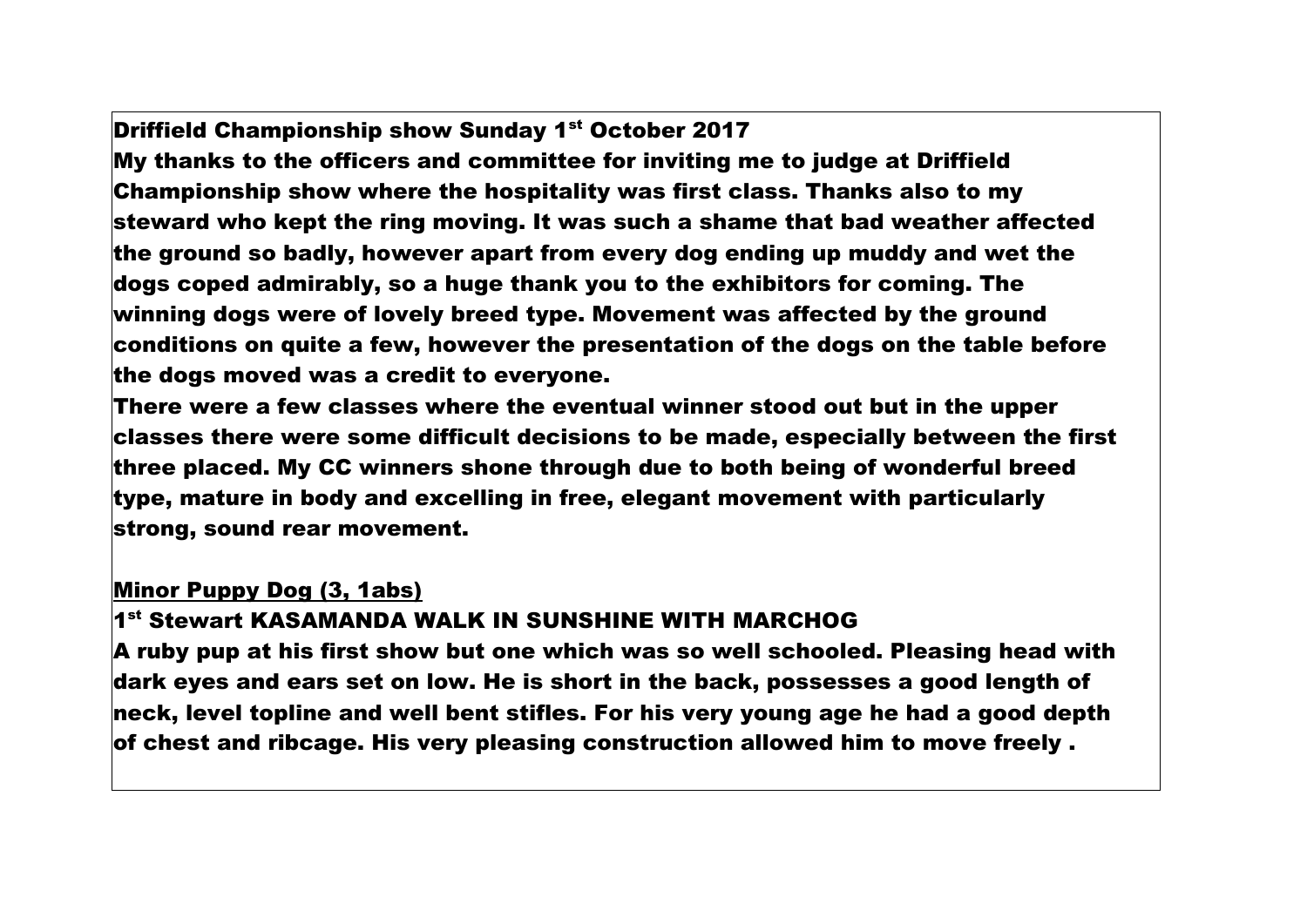## 2<sup>nd</sup> French & Traynor MITAPIP ELUSIVE RUBY

Another ruby boy that still needs to fill in body, he has a pleasing head and dark eye, just needs to co-operate more with his handler. as he was out to enjoy himself and play the fool. Not as balanced as the first.

Puppy Dog (6, 1abs) Two totally different types in the class

1<sup>st</sup> Singleton BLIND DATE VON SAMT UND SEIDE VON CELXO

An attractive headed tricolour with a short level back but one who still needs to learn the ropes when it comes to moving. Large, dark eyes, long, well feathered ears and a better overall size than second.

#### 2<sup>nd</sup> Matches BALDRAGON EARL LEICESTER

Wonderful temperament on this tricolour pup. So happy both standing and on the move. Strong movement, straight front and excellent drive from the rear.

Junior dog (1, 1abs)

Yearling dog (2, 0 abs)

1<sup>st</sup> Smith JUSTACHARMA ONE SO MAGIC

Well marked tricolour in lovely coat, short and cobby, level back with deep, wide chest and good ribcage. Ample neck and shoulder placement. with well turned stifles. Broad skull, large, dark eyes and long well feathered ears. His coat was in beautiful condition and his movement first class.

2<sup>nd</sup> Rushton JUSTACHARMA HE IS SO MAGIC AT TIFLIN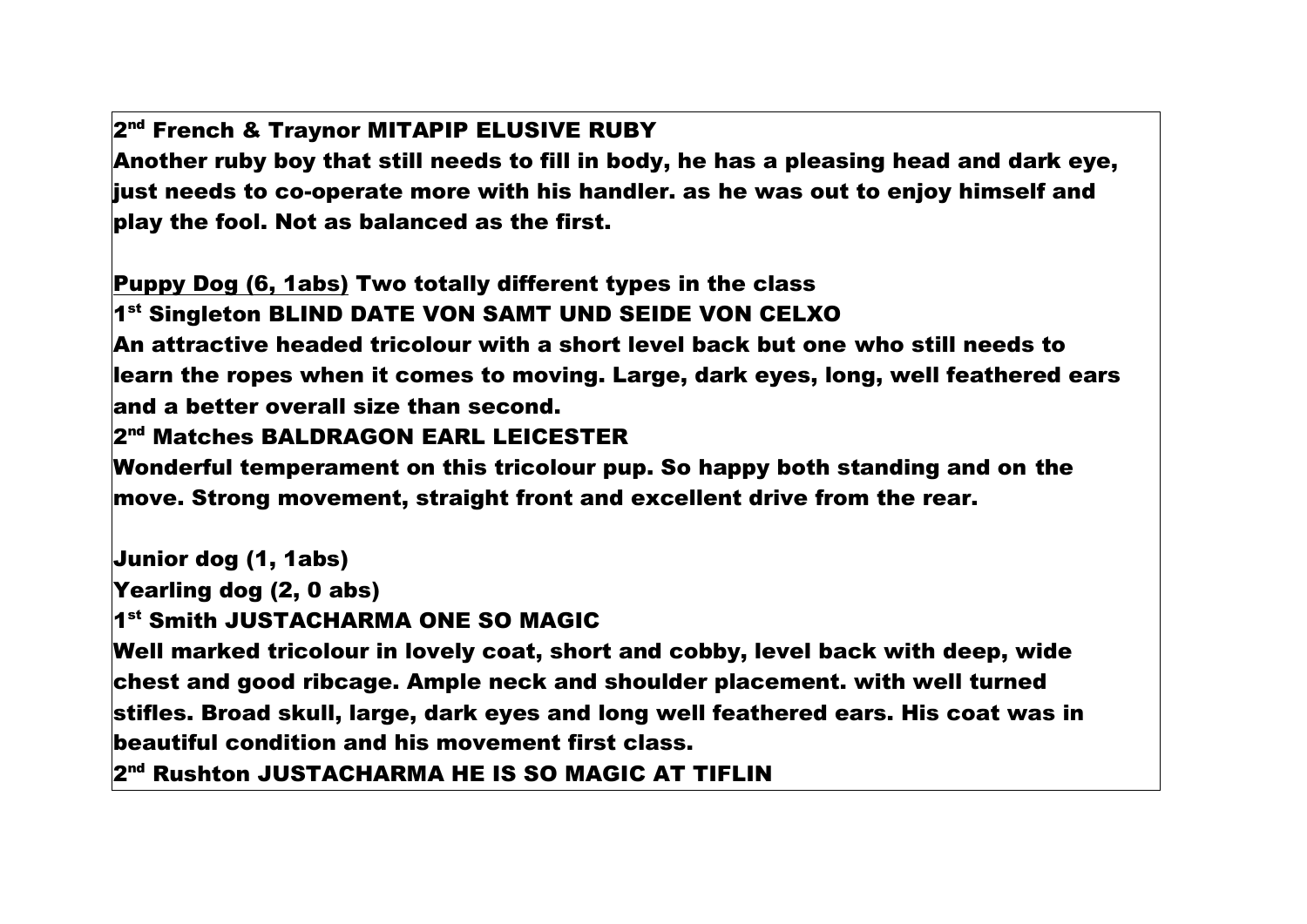Litter brother to first in a slightly larger mould. Well broken, stylish blenheim, who also excelled in movement Broad skull, well domed and full over the eyes. Excellent  $\,$ neck and shoulder placement leading into level topline and well set tail. Again  $\,$ presentation was immaculate on the table.

Post Graduate Dog (9, 1abs)

# 1 st Singleton MARCHOG MACTARTAN CELXO

Most attractive, mature B/T boy whose real strength is his head. Rich tan markings, broad skull with good rise of dome. Large, dark eyes and well feathered, low set ears. Wide and deep muzzle and with plenty of turn up. He has an arched neck,well laid shoulders a firm body with very good spring of rib. Long, silky coat, with plenty of feathering. Strong movement both ways.

2<sup>nd</sup> Coupland TUCHERISH GUILTY VERDICT

Wonderful breed type on this tricolour dog, however not the body of first. He is a lovely size, has a well marked coat, short in back with an excellent neck and shoulders and level topline. Good turn of stifles. Straight front and ample bone for his size.

3 rd Stewart KASAMANDA JUST A DREAM FOR MARCHOG

Limit Dog (8, 1abs)

1st Mochrie DOWNSBANK KISMET

A lovely tri. boy who could easily make a Champion.; He already displays excellent breed type, sound construction, a compact and cobby body, delightful head, with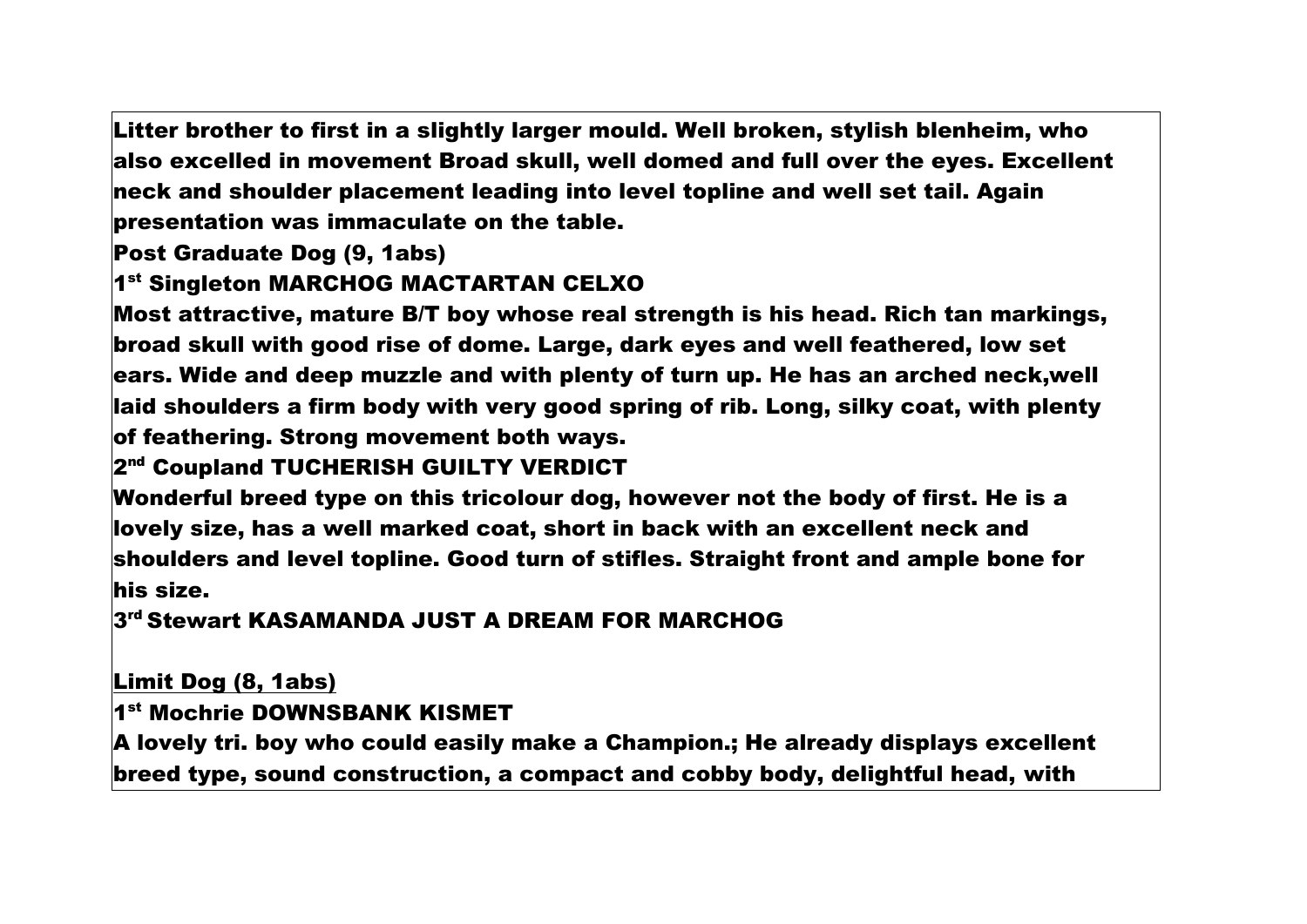large dark eyes, He fulfils my ideal size in a King Charles Spaniel. He has a correctly marked coat, free, sound movement and well set on tail. Reserve CC

# 2<sup>nd</sup> Bailey ALDORICKA SMOKEY ROBINSON

A B/T with rich tan markings, giving a kind and gentle expression. He has matured well since I last judged him. Very pleasing expression, dark eyes and long, well feathered ears. He scores highly in possessing an arched neck, well laid shoulders and level topline. He moved soundly round the ring with strong rear driving movement.

# 3 rd Byers LANOLA GEORGIO ARMARNI WITH SIMANNIE

A quality tri. dog who behaved impeccably on the table.

# Open Dog ( 6, 0abs)

## 1 st Jackson AMANTRA TREASURY

Here, in this richly coloured, well broken blenheim dog, we have an example of exceptional quality, correct size and super breed type. He has a classic head, distinctive dome and rise to his skull, long well set and feathered ears, true nose placement and very good turn up of muzzle. His virtues are an extremely proud head carriage, excellent lay of shoulder and level topline, well turned stifles and correctly carried tail. When standing he displays the reserved side of the Charlie nature but on the move it is a joy to watch his sound movement. I had no hesitation in awarding him the CC, (his  $3<sup>rd</sup>$ ) and BOB Thank you for bringing him.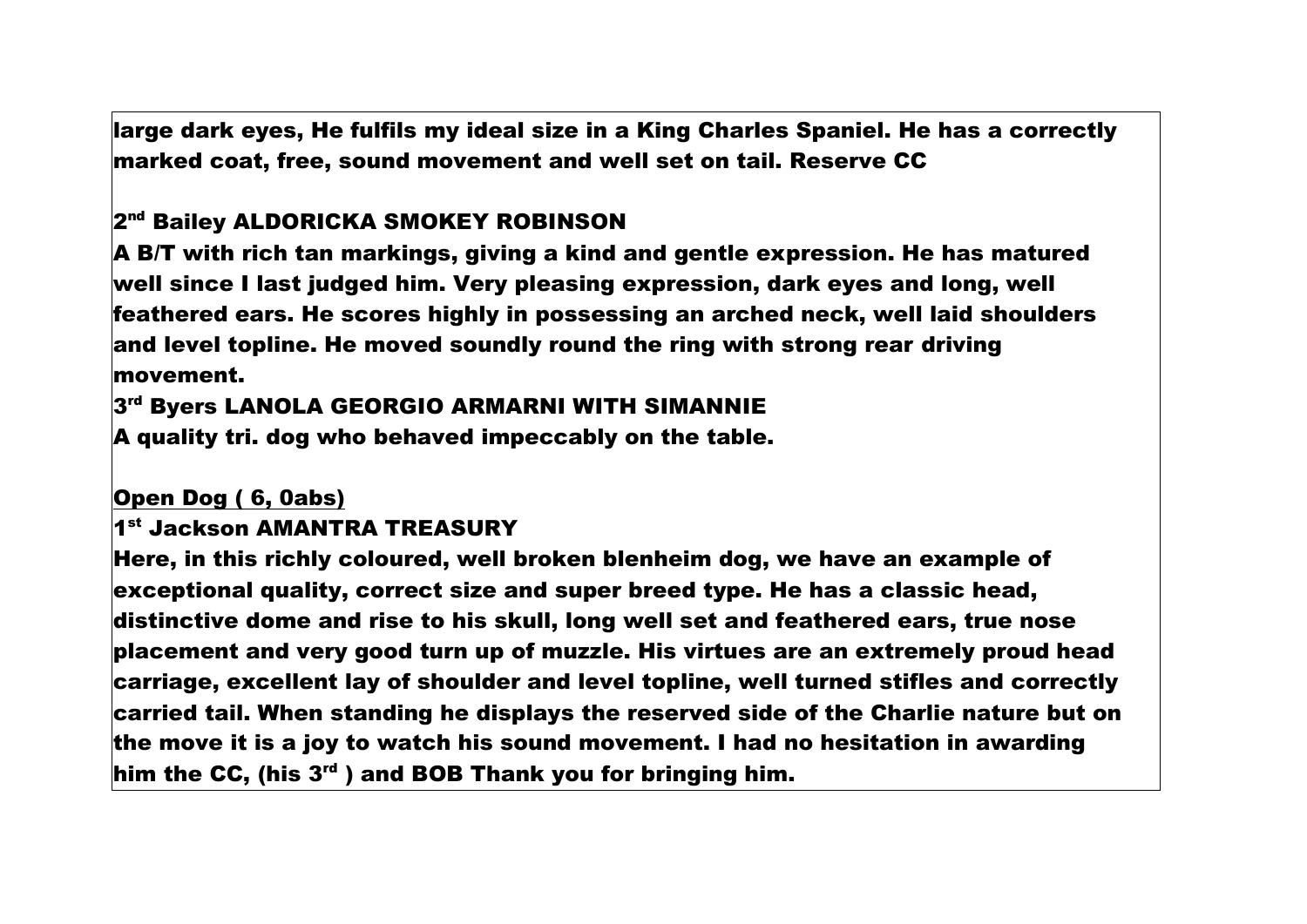## 2<sup>nd</sup> Essex CH. CHACOMBE ROYAL GIFT TO BRENDEK

A worthy Champion, so immaculately presented, just a size larger than the first. Attractive, masculine well domed head large dark eyes and long well feathered ears. He carries his topline well, moves with arched neck and proud head carriage. He cooperates really well with his handler.

3<sup>RD</sup> Maddison CELXO CHARLES DICKENS

## Good Citizens Dog (1, 0abs) 1 st Melville AMANTRA CHORALE

Well marked tricolour dog of the correct size for a toy spaniel. Large, dark eyes giving a pleasing expression. Good neck and shoulder placement, level topline and beautifully presented.

### Minor Puppy Bitch (5, 0abs)

### 1st Coupland MITAPIP RENAISSANCE BY TUCHERISH

A 6mth old B/T bitch that was presented in excellent condition, she is such a lovely shape, short in back, cobby body with level topline, and looks quite stunning in profile Most pleasing head and expression, large, dark eyes and the making of long, well set ears. She was so at one with her owner, beautifully schooled and with sound movement at the front. I found it difficult to resist her charms. Best puppy in breed. I am sure that a rosy future is assured.

2<sup>nd</sup> Sutherland MITAPIP RAINDANCE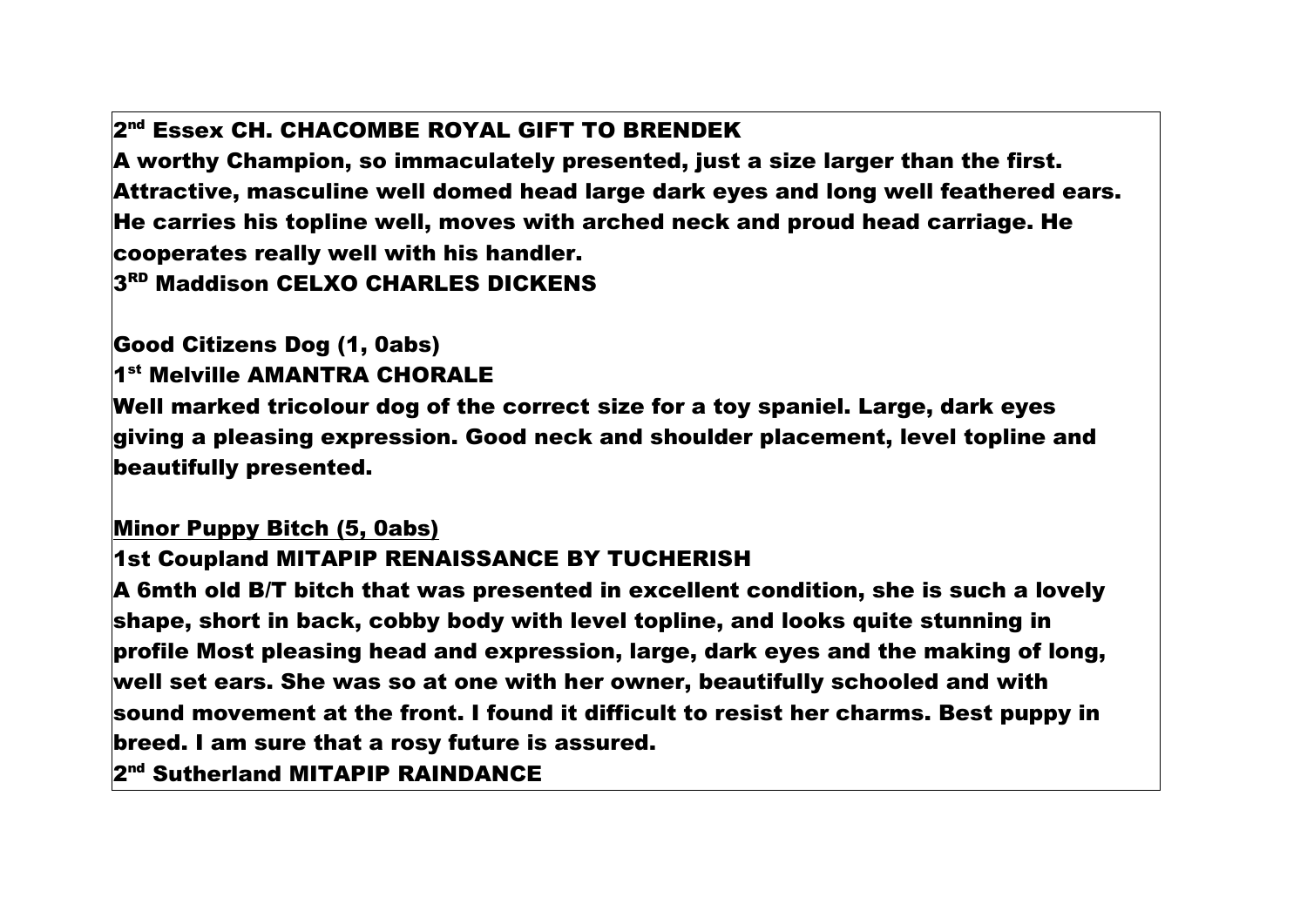A slightly finer boned B/T. but again she has a pretty head, dark eyes, arched neck and well placed shoulders. Moved well enough to secure her this placing, just needs to strengthen in rear movement..

3 rd Constable MITAPIP KALLATHEA

## Puppy Bitch (3, 1abs)

1 st Bowles Robinson BALDRAGON HOLD THAT THOUGHT

A lightly marked blenheim who is such a natural showgirl, standing on a loose lead wagging her tail. Presentation was excellent.

She has a firm body, good depth of chest and level topline both standing and on the move. Her pretty head, with lozenge, is well domed, full over the eyes and has excellent rise to her skull. Her front construction on the table is good but she appeared to dislike the wet, muddy grass when moving towards me.

# 2<sup>nd</sup> Singleton CELXO TARTAN STOCKINGS

Another lightly marked blenheim, a lot less mature puppy that needed more ring training. Just preferred the rise skull of the first and the firmness of body.

## Junior Bitch (4, 2abs)

1 st Bowles Robinson BALDRAGON HOLD THAT THOUGHT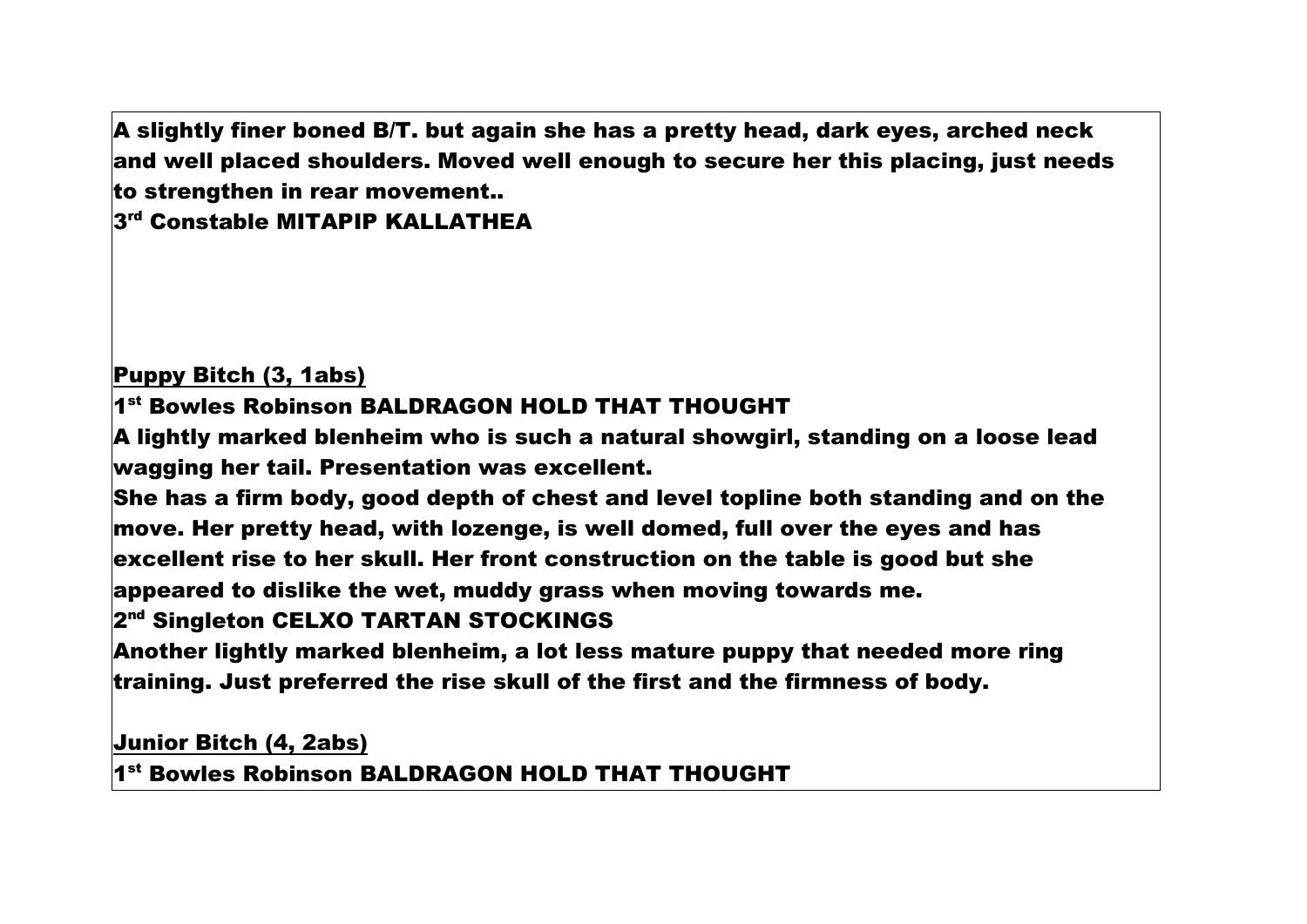# 2<sup>nd</sup> Champion & Harvey LANKCOMBE CLARA BOW

A pretty tricolour with a typical expression, full of breed type, long low set, well feathered ears and well domed head. Her coat was beautifully prepared. She carried herself well on the move holding a level topline, but she too didn't appear to like the damp, wet conditions.

Yearling Bitch (5, 1abs)

1<sup>st</sup> Jackson AMANTRA TRUFFLE

An extrovert showgirl, certainly not reserved. Short, cobby body, enough neck leading well laid back shoulder placement. Good bone and well turned stifles. The prettiest of heads with gorgeous dark eyes. Extremely sound rear movement and coped admirably with the wet conditions. Coat just coming back in.

2<sup>nd</sup> Smith JUSTACHARMA SHE IS SO MAGIC AT TIFLIN.

This well marked blen. was carrying more body weight than the winner, however I just preferred the eyes on the first. She has good nose placement but her pigment could be stronger.

3 rd Coupland WINNIE OD DVOU ORECHI AND TUCHERISH

Post Graduate Bitch (7,4abs)

#### 1 st Dix BEEWYE PENELOPE PITSTOP

What a well constructed bitch this lightly marked tri. is, so full of breed type, attractive head and when stacked on the table you can see her cobby body with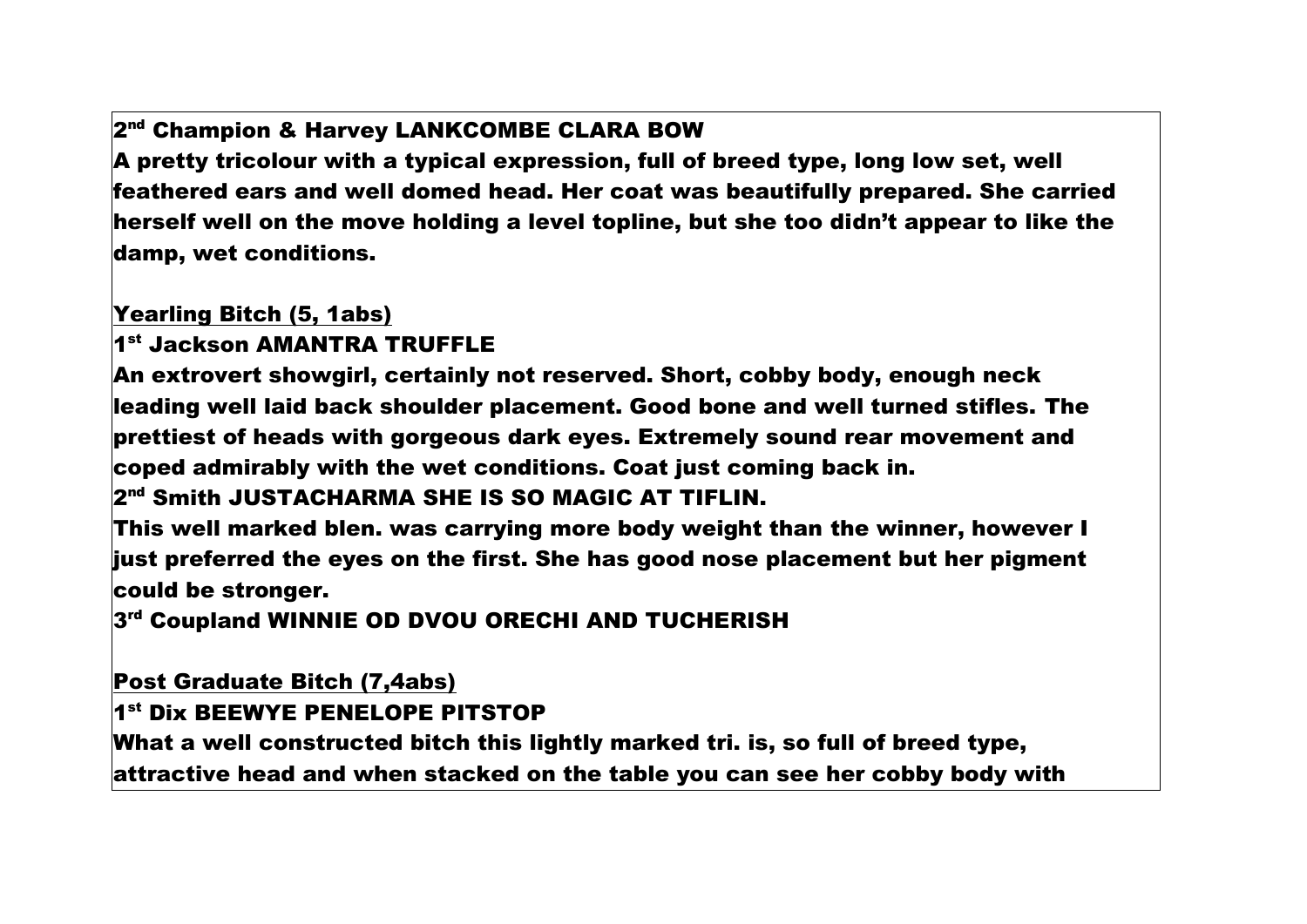deep, well ribbed chest, shortness of back and level topline. She can move soundly when she puts her mind to it however her sound movement could improve even more.

2<sup>nd</sup> Hunter TOVARICH THOMASINA AT HOOBARTON

A well broken tricolour bitch that has a very pleasing expression, mature body shape and very good to watch on the move.

3 rd Sproul & Coburn KHANDRO UR MY WORLD

Limit Bitch (7, 3abs)

1 st Mochrie DOWNSBANK TIGER LILLY J.W.

The prettiest of tricolour bitches here today with bright tan markings and gorgeous eyes. She has a well domed head and good rise to skull. Compact and cobby body, with level topline, excellent turn of stifle and a most pleasing overall shape showing very good construction.She moved effortlessly around the ring to win not only this class but the Reserve CC as well.

### 2<sup>nd</sup> Byers SIMANNIE SWEET ANNEKA

At first glance I thought this very pretty well marked tri. to be my class winner, she excels in breed type, is ultra short with the most stunning topline. She lost out to the winner on front movement.

3 rd Matches KHANDRO LA VIE EN ROSE FROM FOCHAI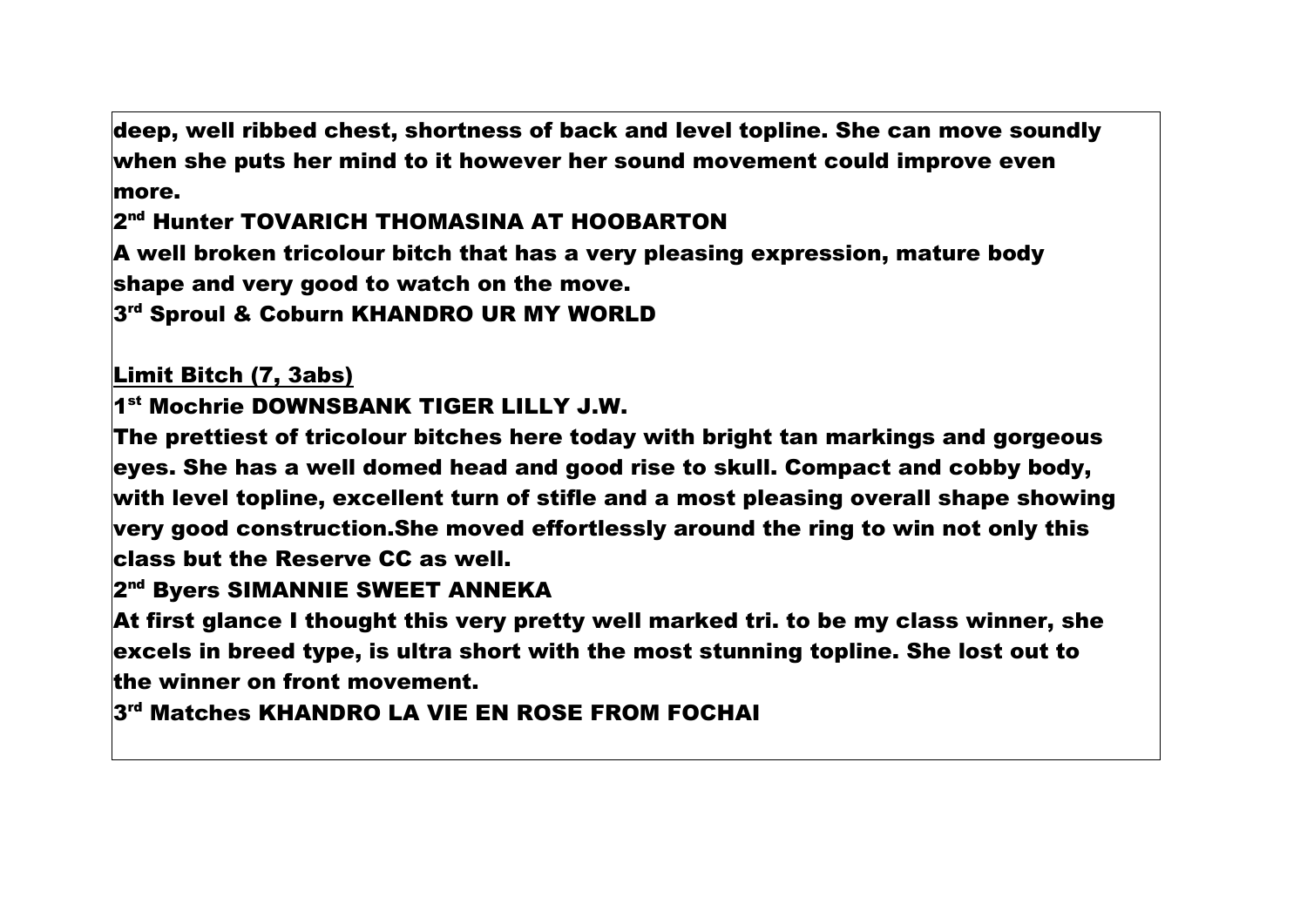Open Bitch (3, 0abs) This class was the most difficult class of the day for me to judge as I had two older mature bitches in it, the beautiful tricolour breed record holder and an equally beautiful B/T that was a compact, cobby bitch a true toy spaniel. As all in the breed would know I recently gave the breed record holder 4<sup>th</sup> in the Toy Group at Border Union. However that was another day.

#### 1 st Essex TUDORHURST BEATRICE AT BRENDEK

This mature bitch possesses a large skull, well domed and full over large, dark eyes with well defined stop and plenty of width to her muzzle. Her coat was groomed to perfection. She is such a happy, gentle girl who stands four square on a loose lead, gently wagging her tail to please not only her owner but also myself. Her long, well feathered ears are low set. She has the correct length of neck, well arched to show off her proud head carriage, well laid back shoulders and level topline. Again it was her overall balanced profile, her free, elegant front movement and such positive drive from behind that won her this placing and the CC

### 2<sup>nd</sup> Bowles Robinson Ch. BALDRAGON SHE DEMANDS

A truly lovely tricolour bitch that not only have I judged and placed first before but one that has demanded to be looked at and admired, at the majority of shows for the last few years. Her chest is wide and deep, her back short and level. She has good muscle tone and well bent stifles. Her owner presented her in immaculate condition and stacked her accordingly. She moved well in profile and going away from me. Her owner agreed with me that she was carrying a tad too much weight on her